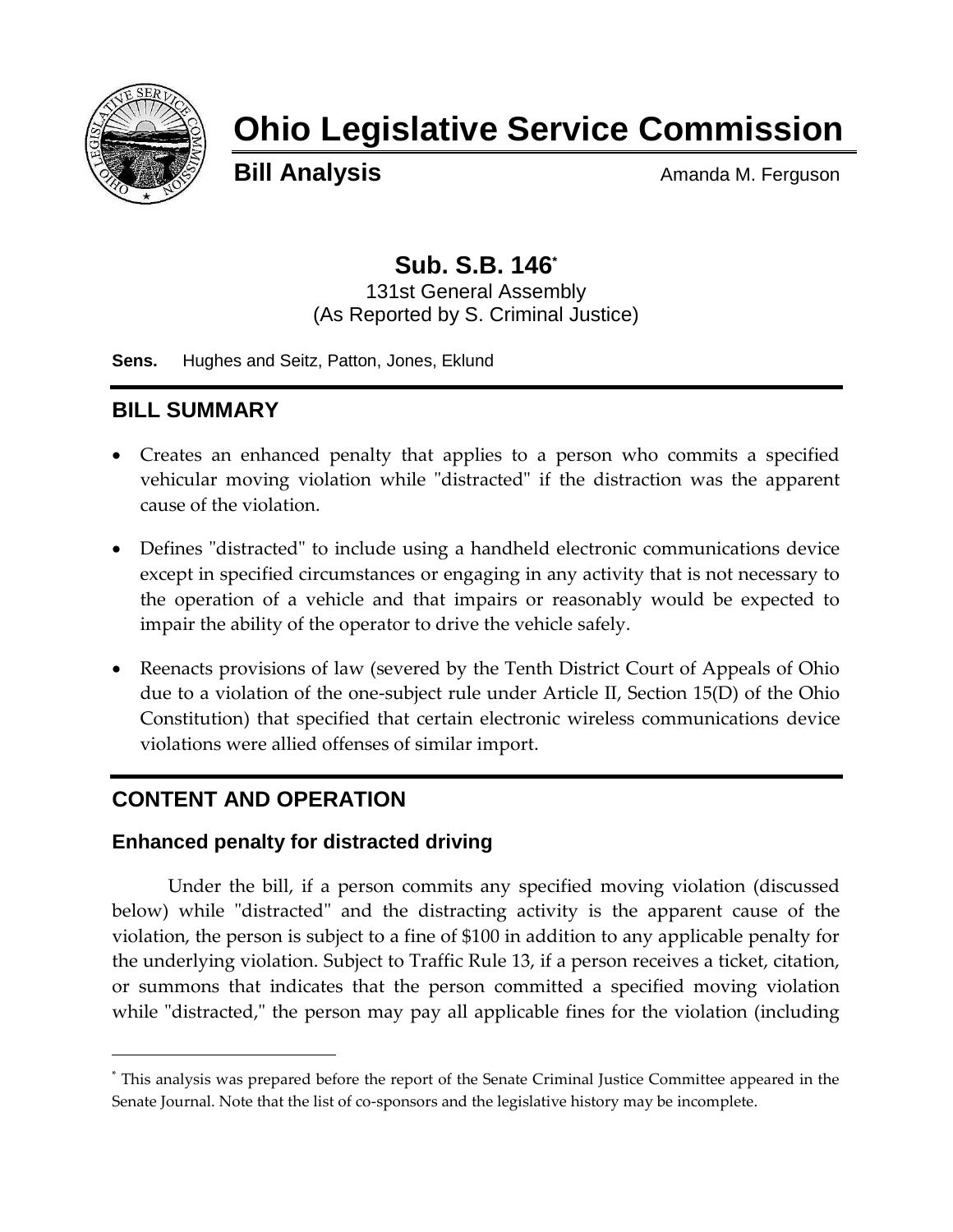the additional \$100 fine), enter a written guilty plea, and waive the person's right to contest the ticket, citation, or summons. In lieu of paying the additional \$100 fine, the offender may attend a distracted driving safety course established by the Director of Public Safety. If the offender attends and successfully completes the course, the offender will be issued written evidence that the offender successfully completed the course to be submitted to the court and will be required to pay the standard fine established for the violation, but not the additional \$100 fine.<sup>1</sup>

If the person appears in person in a trial to contest the ticket, citation, or summons, and pleads guilty to or is convicted of the violation, the court has discretion to impose the applicable penalty for the underlying violation as well as an additional fine of not more than \$100. If the court imposes upon the offender the additional fine of not more than \$100, the court must inform the offender that, in lieu of payment of the additional fine, the offender instead may choose to attend the distracted driving safety course described above. If the offender attends and successfully completes the course, the offender will be issued written evidence that the offender successfully completed the course to be submitted to the court and will be required to pay the total amount of the fine established for the violation, but not the additional fine of not more than \$100. 2

#### **Definition of "distracted"**

For purposes of the enhanced penalty for distracted driving, "distracted" means doing either of the following while operating a vehicle:

(1) Using a handheld electronic wireless communications device, except when using: the device's speakerphone; a wireless technology standard for exchanging data over short distances; a voice operated or hands-free device that allows the person to use the electronic wireless communications device without the use of either hand except to activate, deactivate, or initiate a feature or function; or any device that is physically or electronically integrated into the motor vehicle.

(2) Engaging in any activity that is not necessary to the operation of a vehicle and that impairs or reasonably would be expected to impair the ability of the operator to drive the vehicle safely.<sup>3</sup>

As used in the bill, "handheld electronic communications device" includes a wireless telephone, a text-messaging device, a personal digital assistant, a computer

l

 $1$  R.C. 4511.991(B)(1).

 $2$  R.C. 4511.991(B)(2).

 $3$  R.C. 4511.991(A)(1).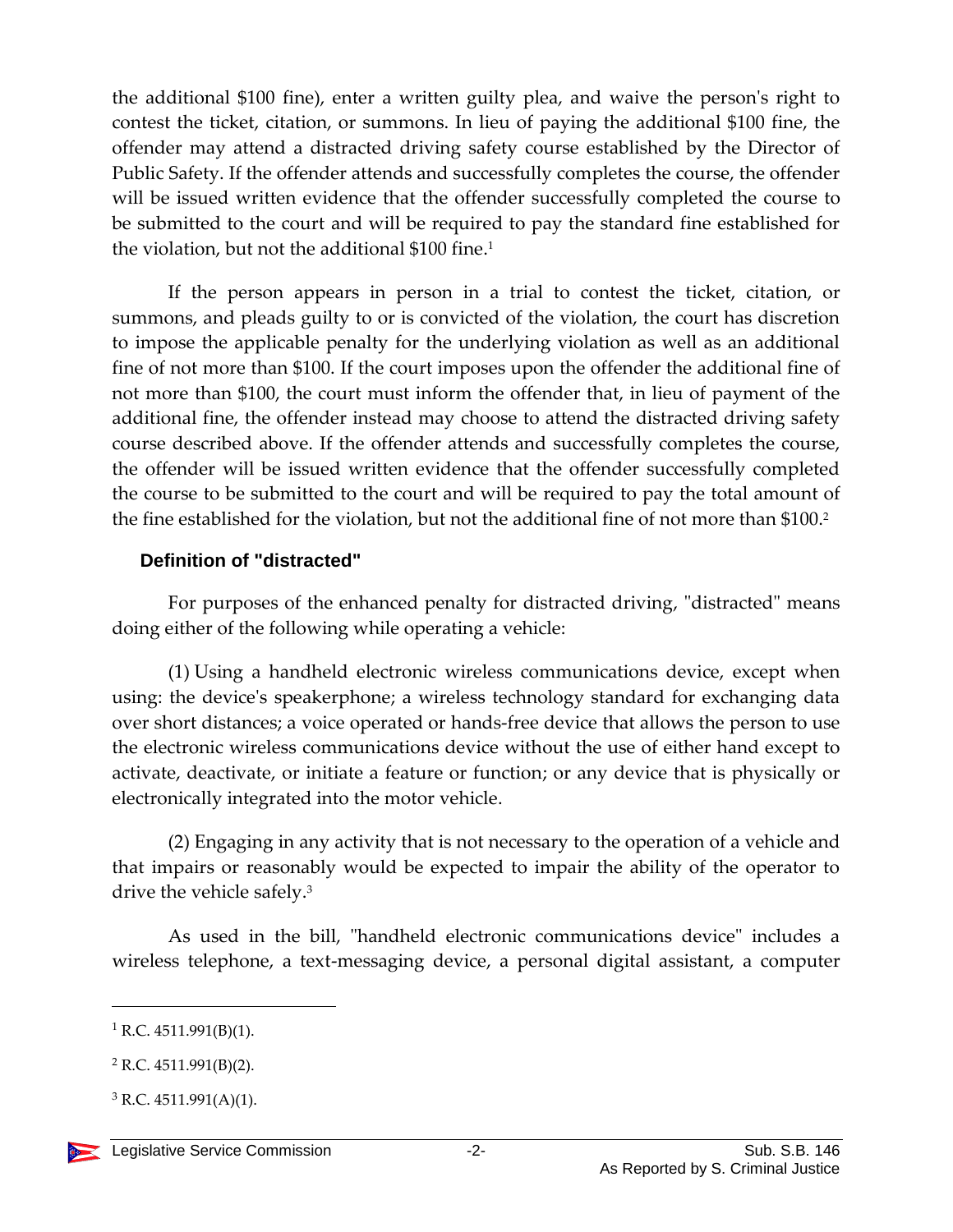(including a laptop computer and a computer tablet), and any other substantially similar wireless device that is designed or used to communicate text.<sup>4</sup>

#### **Exceptions**

Under the bill, "distracted" does not include either of the following:

(1) Operating a motor vehicle while wearing an earphone or earplug over or in both ears at the same time. However, a person who wears earphones or earplugs in that manner may be charged with a violation of the law prohibiting operating a vehicle while wearing earphones over, or earplugs in, both ears.<sup>5</sup>

(2) Conducting any activity while operating a utility service vehicle or a vehicle for or on behalf of a utility, provided that the driver of the vehicle is acting in response to an emergency, power outage, or a circumstance affecting the health or safety of individuals.

As used in the bill, "utility" means a telephone company, an electric light company, a gas company, a natural gas company, or a water-works company. A "utility service vehicle" means a vehicle owned or operated by a utility.<sup>6</sup>

#### **Specified moving violations**

Under the bill, the enhanced penalty for committing a moving violation while distracted only applies to specified violations. General descriptions of those specified violations are provided below:

--As the driver of an emergency or public safety vehicle, failing to proceed through a red light, stop signal, or stop sign with due regard for the safety of others (R.C. 4511.03);

--Occupying any portion of a freeway as a pedestrian, with an animal or animal drawn vehicle, or with any other unauthorized vehicle (R.C. 4511.051);

--Disobeying a traffic control device (R.C. 4511.12);

--Failing to stop at a weigh station, if required (R.C. 4511.121);

 $\overline{a}$ 

 $4$  R.C. 4511.204(G)(1) and 4511.991(A).

 $5 R.C. 4511.991(A)(2)$ .

 $6$  R.C. 4511.991(A)(3).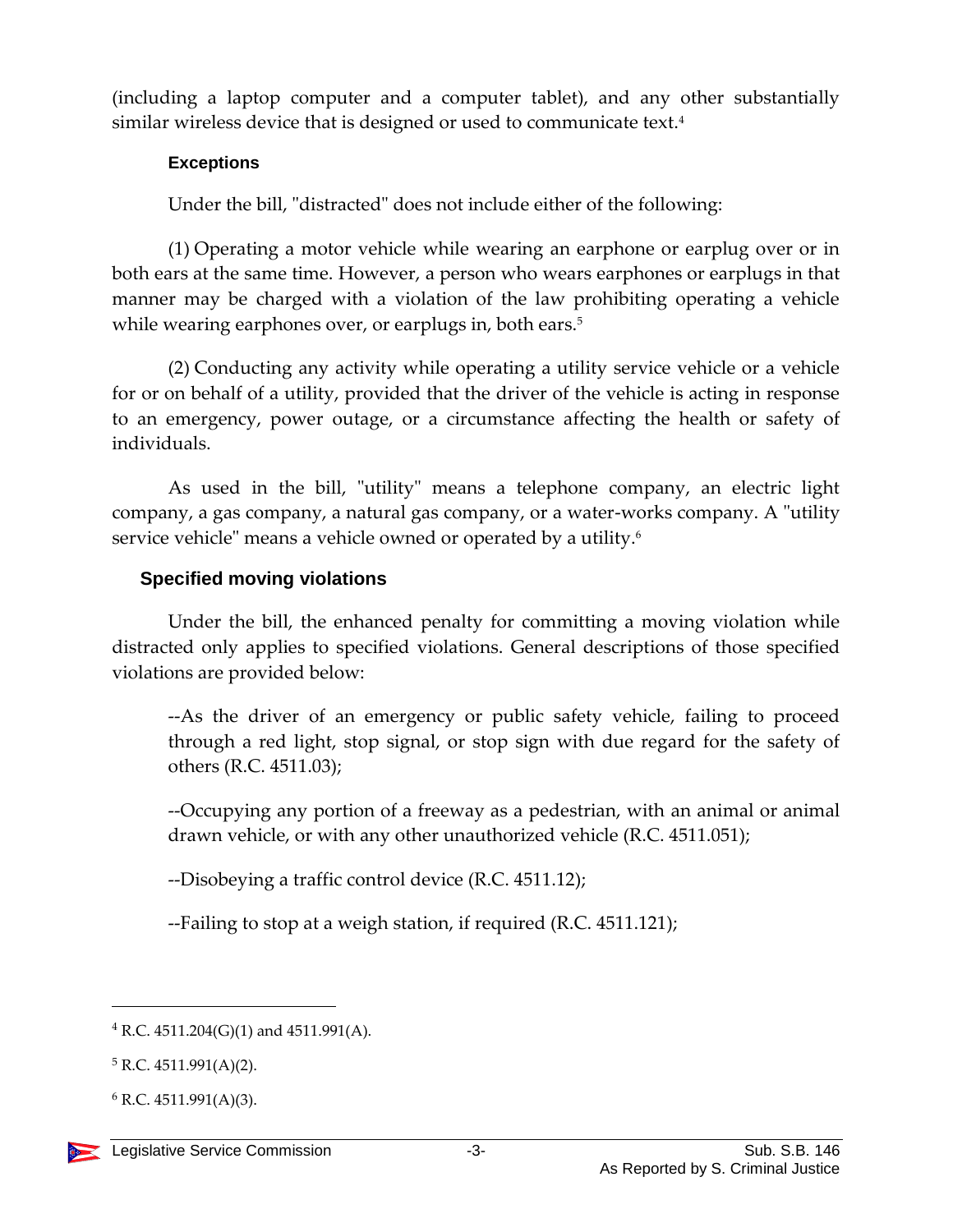--Failing to comply with the requirements related to proceeding through an intersection with a malfunctioning traffic control signal (R.C. 4511.132);

--Committing a speeding violation (R.C. 4511.21 and 4511.211);

--Failing to comply with requirements related to passing specified stationary vehicles that are displaying flashing, oscillating, or rotating lights (R.C. 4511.213);

--Operating a vehicle at an unreasonably slow speed (R.C. 4511.22);

--Operating a vehicle on a highway bridge or other elevated structure at a speed that is greater than the posted maximum speed that can be maintained with safety to the bridge or structure (R.C. 4511.23);

--Operating a vehicle on the wrong side of the road, other than as permitted by law (R.C. 4511.25);

--Failing to give half of the roadway to a vehicle proceeding in the opposite direction (R.C. 4511.26);

--Violating the requirements related to passing a vehicle proceeding in the same direction (R.C. 4511.27, 4511.28, and 4511.29);

--Driving left of center where prohibited (R.C. 4511.30 and 4511.31);

--Driving the wrong direction on a one-way road or through a rotary traffic island (R.C. 4511.32);

--Failing to comply with lane requirements (R.C. 4511.33);

--Following another vehicle more closely than is reasonable and prudent or operating a vehicle in violation of a specified requirement related to following another vehicle (R.C. 4511.34);

--On a divided highway, operating a vehicle other than on the right side or operating over, across, or within the dividing space (R.C. 4511.35);

--Failing to comply with the law governing turning at an intersection or any traffic control device that indicates how to turn at an intersection (R.C. 4511.36);

--Proceeding in the wrong direction upon a curve or near the crest of a grade if the vehicle cannot be seen within 500 feet by a driver proceeding in the opposite direction (R.C. 4511.37);

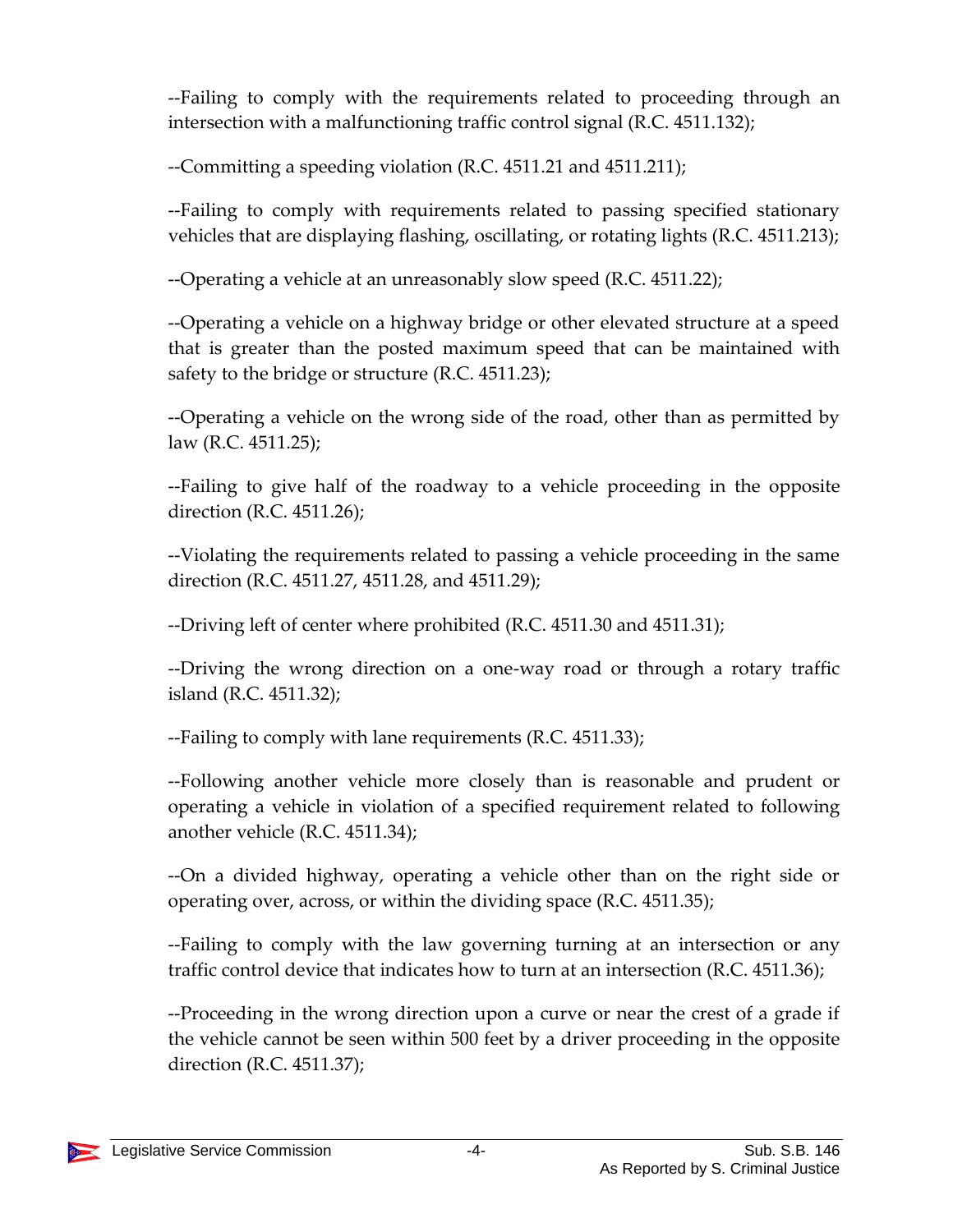--Starting a vehicle prior to when movement may be made with reasonable safety, backing up without exercising vigilance, or backing up on a freeway (R.C. 4511.38);

--Turning or changing lanes without exercising due care or failing to use a turn or stop signal (R.C. 4511.39);

--Failing to properly use arm signals, if appropriate (R.C. 4511.40);

--Failing to comply with the provisions of law governing vehicle right-of-way (R.C. 4511.41 and 4511.42);

--Failing to abide by a stop sign or yield sign (R.C. 4511.43);

--Failing to stop before crossing a sidewalk or entering a street from an alley, building, private road, or driveway (R.C. 4511.431);

--Failing to yield the right-of-way before entering or crossing a highway (R.C. 4511.44);

--Failing to yield the right-of-way to a pedestrian on a sidewalk (R.C. 4511.441);

--Failing to yield the right-of-way to a funeral procession or operating a vehicle as part of a funeral procession without displaying a pennant (R.C. 4511.451);

--Failing to yield the right-of-way to a pedestrian where the right-of-way is unclear (R.C. 4511.46);

--Failing to yield the right-of-way to a blind pedestrian who is guided by a guide dog or who is carrying a cane that is predominately white or metallic (R.C. 4511.47);

--Permitting a person on a bicycle, coaster, roller skates, sled, or other toy vehicle to attach their self to a vehicle (R.C. 4511.54);

--Failing to comply with requirements related to operating a bicycle on a roadway (R.C. 4511.55);

--Failing to comply with requirements for proceeding with regard to a streetcar (R.C. 4511.57, 4511.58, and 4511.59);

--Driving through a safety zone (R.C. 4511.60);

--Failing to stop for a railroad grade crossing or failing to exercise due care before proceeding across such a grade crossing (R.C. 4511.61);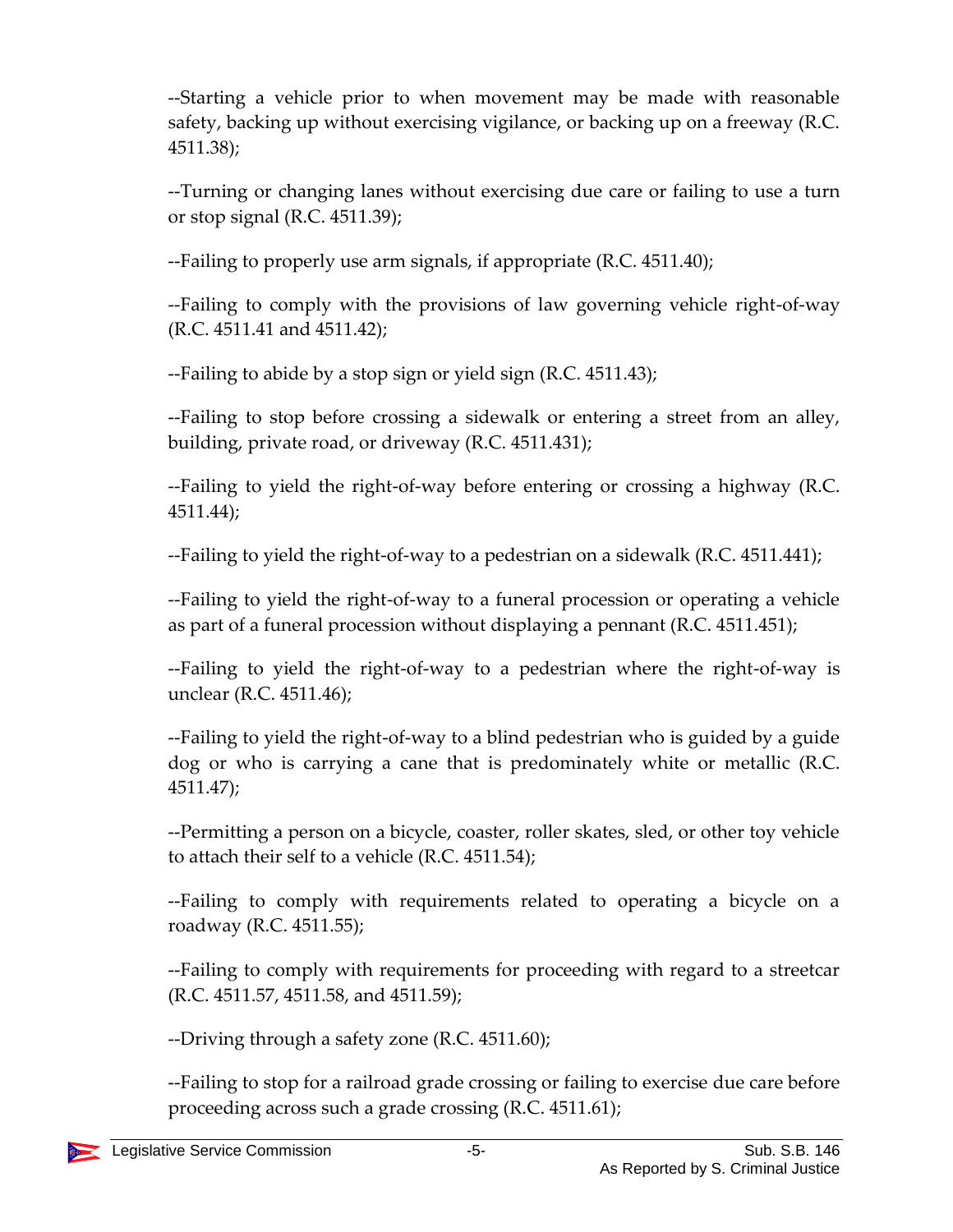--Failing to comply with requirements related to the movement of certain equipment with a low operating speed across a railroad grade crossing (R.C. 4511.64);

--Driving upon, along, or across a highway that is closed and posted with appropriate signs (R.C. 4511.71);

--Driving a vehicle on a sidewalk (R.C. 4511.711);

--Obstructing an intersection, crosswalk, or railroad grade crossing (R.C. 4511.712);

--Operating a motor vehicle, snowmobile, or all-purpose vehicle on a bicycle path (R.C. 4511.713);

--Failing to comply with provisions related to following a public safety or emergency vehicle or parking near a fire truck (R.C. 4511.72); and

--Driving over an unprotected fire hose (R.C. 4511.73).

### **Allied offenses**

The bill reenacts provisions of law that were severed by the Tenth District Court of Appeals of Ohio in *Linndale v. State*, 2014-Ohio-4024; 19 N.E.3d 935 (10th Dist.). In *Linndale*, the court considered whether Sub. H.B. 606 of the 129th General Assembly violated the one-subject rule under Article II, Section 15(D) of the Ohio Constitution, which provides that "[n]o bill shall contain more than one subject, which shall be clearly expressed in its title." Sub. H.B. 606 contained provisions related to the following: (1) the elimination of a judgeship on the Youngstown Municipal Court, (2) an increase in the population threshold for establishing a mayor's court, and (3) the treatment of state and local prohibitions against the use of an electronic wireless communications device while driving as allied offenses of similar import. Upon review, the court determined that the provisions related to the first two subjects above shared a common relationship of regulating the organization and structure of Ohio's statutory courts, but that the provisions regarding the third subject did not. Accordingly, the court found that the provisions related to electronic wireless communications device violations were unconstitutionally enacted and severed those provisions.

The first provision reinstated by the bill specifies that a prosecution for a violation of the law prohibiting the use of a handheld electronic wireless communications device to write, send, or read a text-based communication ("texting while driving") does not preclude a prosecution for a violation of a substantially equivalent municipal ordinance based on the same conduct. However, if an offender is